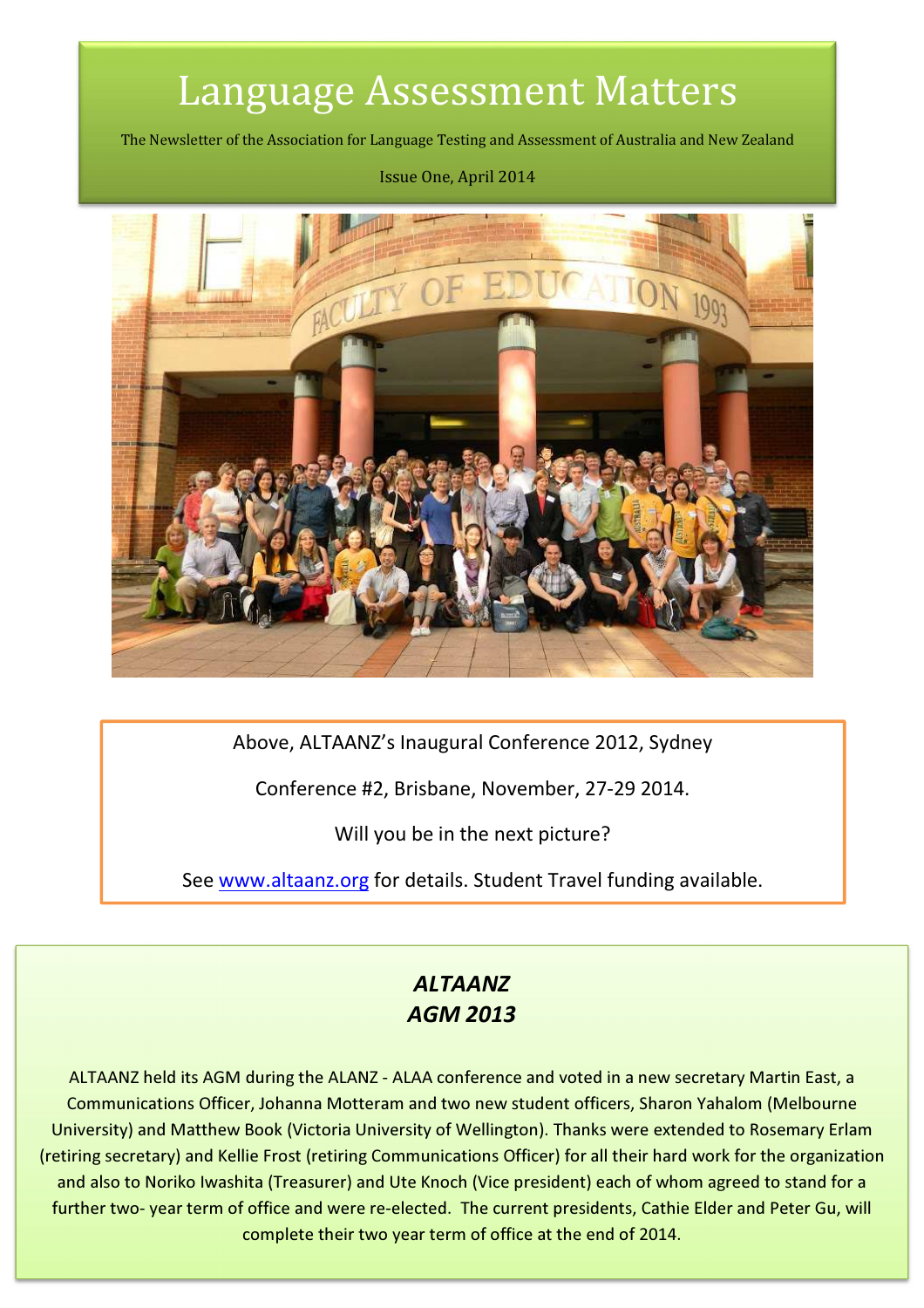#### Language Testing alive and well at the 2013 ALAA-ALANZ Conference

In November 2013 ALTAANZ contributed to the organization of a specialist language testing and assessment strand within the combined ALANZ & ALAA Conference held at Victoria University of Wellington, New Zealand.

The strand comprised an ALTAANZ sponsored plenary address by Associate Professor John Read of the University of Auckland on the topic of English testing for international aviation purposes, a colloquium on vocabulary testing chaired by Averil Coxhead of Victoria University and 20 individual papers.

The papers spanned a broad range of topics: some presented validation research associated with high stakes standardized tests (IELTS, TOEIC and the Occupational English Test) and others considered the problems with current measures such as the ESL Bandscales when applied to the assessment of indigenous learners for whom English is an additional language and the end-of school examinations used to assess students of languages other than English in Australian schools.

There were also a number of papers discussing innovative language testing initiatives including a putative test of English as an international language, a new test of pragmatic ability for ESL learners and a peerto-peer assessment of foreign spoken language proficiency recently introduced in New Zealand secondary schools. Three further papers considered the question of diagnostic assessment following admission to English medium universities.

The status of testing and assessment as a major theme of the conference was obvious to all and it was gratifying to hear presentations from newcomers undertaking doctoral research in the area. All testing papers were well-attended and provoked lively discussion.

It is envisaged that a language testing and assessment strand will be a regular feature at future joint conferences of the two Applied Linguistics Associations, with ALTAANZ holding its own independent conference in every intervening year.

#### SAVE THE DATES, PLAN YOUR TRAVEL

#### ALTAANZ LANGUAGE TESTING WORKSHOPS IN MELBOURNE, 10 - 12 July 2014

|                         | Thursday, July<br>10 <sub>th</sub> | Friday, July 11th                                               |                                               | Saturday, July 12th                                   |                                                                                      |
|-------------------------|------------------------------------|-----------------------------------------------------------------|-----------------------------------------------|-------------------------------------------------------|--------------------------------------------------------------------------------------|
| Morning $9am -$<br>12pm |                                    | <b>Diagnostic</b><br>assessment in<br>the language<br>classroom |                                               | Introduction to<br>Rasch<br>measurement               | <b>Improving EAL</b><br>learning outcomes<br>through enhancing<br>teacher assessment |
| Afternoon 1pm<br>$-4pm$ |                                    | Responding to<br>student writing                                | Assessing<br>second<br>language<br>pragmatics | Introduction to<br>many-facet<br>Rasch<br>measurement | literacy                                                                             |
| Evening $5pm -$<br>7pm  | Test analysis for<br>teachers      |                                                                 |                                               |                                                       |                                                                                      |

See altaanz.org.au for more details….early bird registration closes 15 May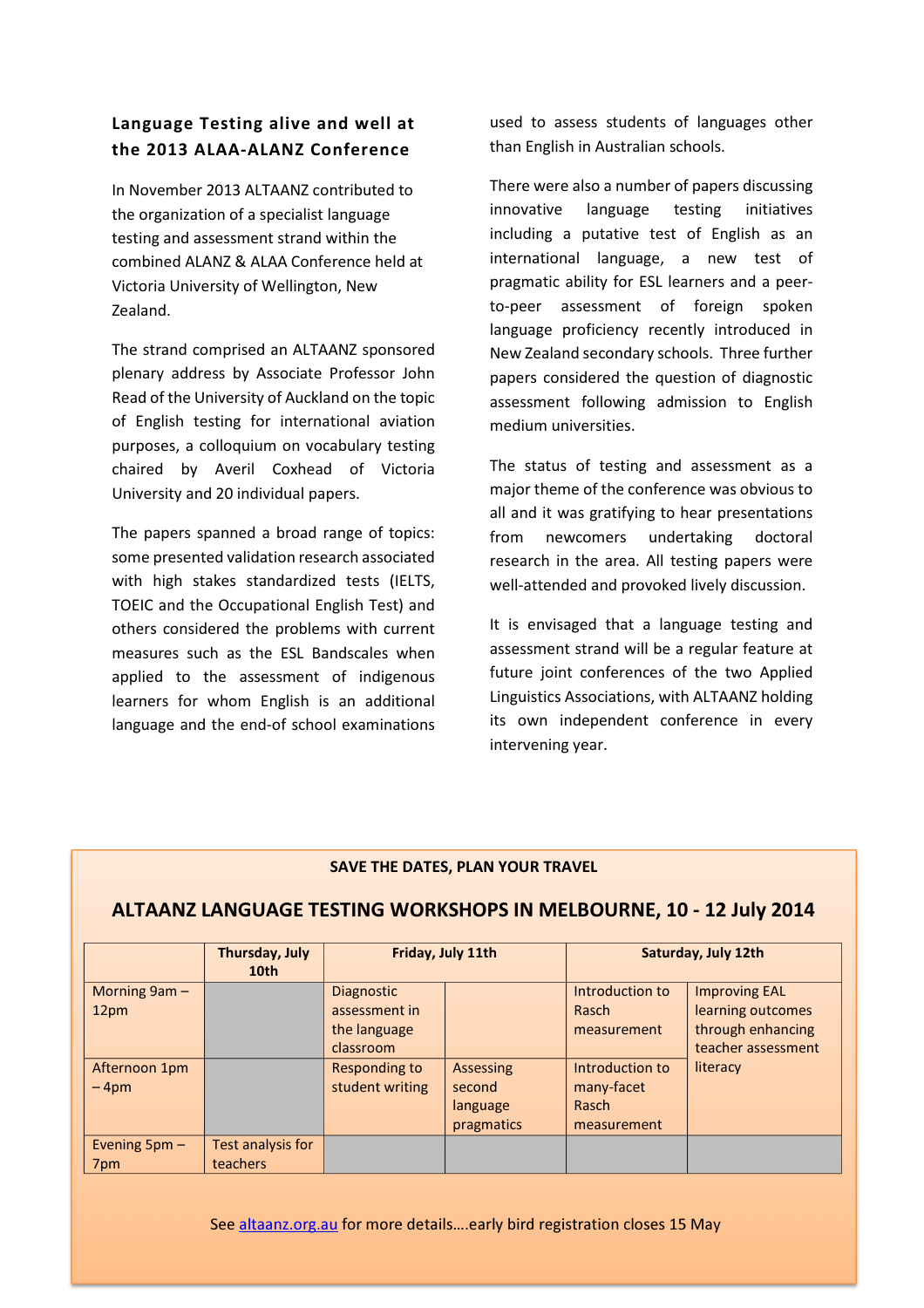#### Standard Setting Workshop at the University of Western Australia

#### Catherine Elder, University of Melbourne

In early February 2014 a standard-setting workshop was held at the University of Western Australia (UWA) to determine minimum thresholds for undergraduate entry on the internet based Test of English as a Foreign Language (TOEFL iBT). The workshop was conducted by representatives of Educational Testing Service (ETS), the Princeton-based US agency responsible for the development and administration of the test. ETS has provided a standard-setting service for a number of universities in the United States but this workshop is, to our knowledge, the first of its kind to be held at an Australian university.

 So what is standard-setting? It is a process whereby a group of panelists convene to decide what might be considered a minimally acceptable level of performance on a test designed for a particular purpose. The panelists should be people who have some familiarity with the domain that the test is targeting. So, in the case of a language test for university admission purposes like the TOEFL, the panelists will be academics from different disciplines and professional staff who are familiar with the language needs of first year undergraduates and therefore able to make an informed judgment about how much language proficiency is enough to be able to cope with the language demands of first year study, including interacting with staff and students on campus, understanding lectures and prescribed written materials and completing assignments.

There are various techniques for standardsetting (Cizek and Bunch, 2007) but most require that panelists first discuss and reach consensus about what they consider to be the critical abilities needed to cope in the relevant domain and then familiarize themselves with the test that has been designed to measure these abilities. They then engage in a review of test items and/or samples of test-taker performance to determine what score on the test will ensure that the test-taker has what it takes to get by. The process takes some time: at UWA the panelists attended a workshop over two full working days. During the first day they reviewed pre-scored test-takers' samples of TOEFL writing and speaking to determine the lowest score that might be considered acceptable for university entrance (the cutscore). On the second day they looked at listening and reading items at various levels of difficulty and decided, following a process of reflection and discussion, which ones a minimally acceptable student should be able to get right. Their combined judgments were tabulated in a report that will be used by the University to inform decisions about what the minimum required score on each TOEFL test component should be.

Why bother with standard-setting given that universities in Australia have already published minimum English requirements for entry? Recent research (e.g., O'Loughlin 2011, Ginther and Elder forthcoming) suggests that many staff are dissatisfied with the language skills of their undergraduate and graduate students but have had no involvement in setting cut-scores for their institution and indeed have little understanding of what the existing cut-scores actually mean. It also appears that policy makers in many institutions are basing their minimum cut-scores on what other universities are doing rather than making decisions in light of their own institutional needs and priorities. Standard-setting serves not only to educate participants in what a test claims to measure and how it does so, but also offers the evidence needed to make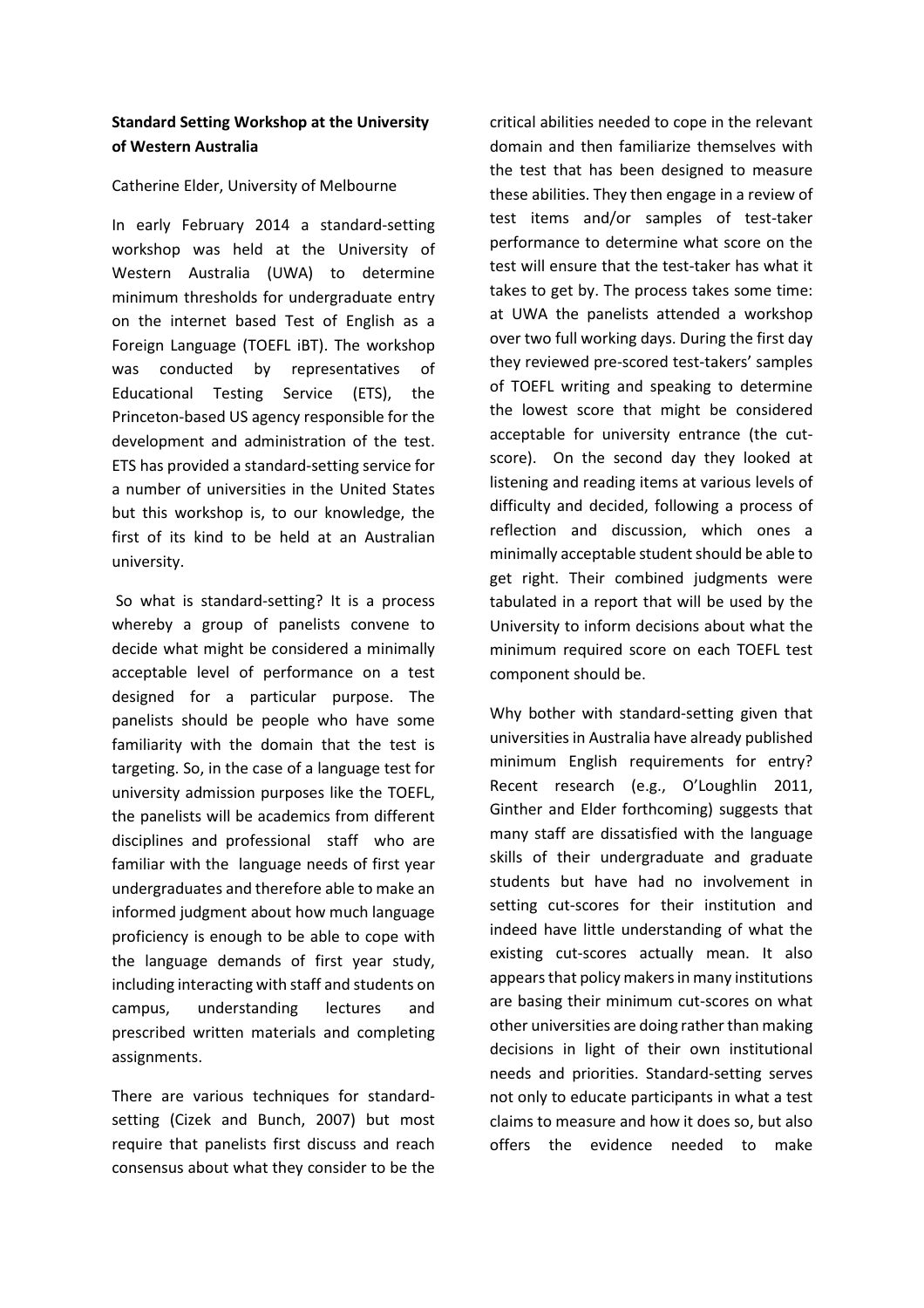responsible cut-score decisions based on local circumstances.

Should you be interested in doing a TOEFL standard-setting session at your own institution contact Cath Moore (English Language Consultant cmoore@etsglobal.org). For advice on standard-setting with other tests you are using contact ALTAANZ <altaanz@gmail.com>

#### References:

Cizek, G. J., & Bunch, M. B. (2007). Standard setting: A guide to establishing and evaluating performance standards on tests. Thousand Oaks, CA: Sage.

O'Loughlin, K. (2011). The interpretation and use of proficiency test scores in University selection: How valid and ethical are they? Language Assessment Quarterly, 8, 146-160.

Ginther, A. & Elder, C. (forthcoming) A comparative investigation into understandings and uses of TOEFL iBT & IELTS (Academic) and the Pearson Test of English for graduate admissions in U.S. and Australia: A case study of two university contexts. Princeton, Educational Testing Service.



Cathie Elder Co-President



Noriko Iwashita Treasurer



Sharon Yahalom Student Officer

#### ALTAANZ EXECUTIVE COMMITTEE MEMBERS 2014



Co-President



Martin East **Secretary** 



Matthew Book Student Officer



Ute Knoch Vice-President, PLTA Co-Editor



Sally O'Hagan PLTA Co-Editor



Johanna Motteram Communication Officer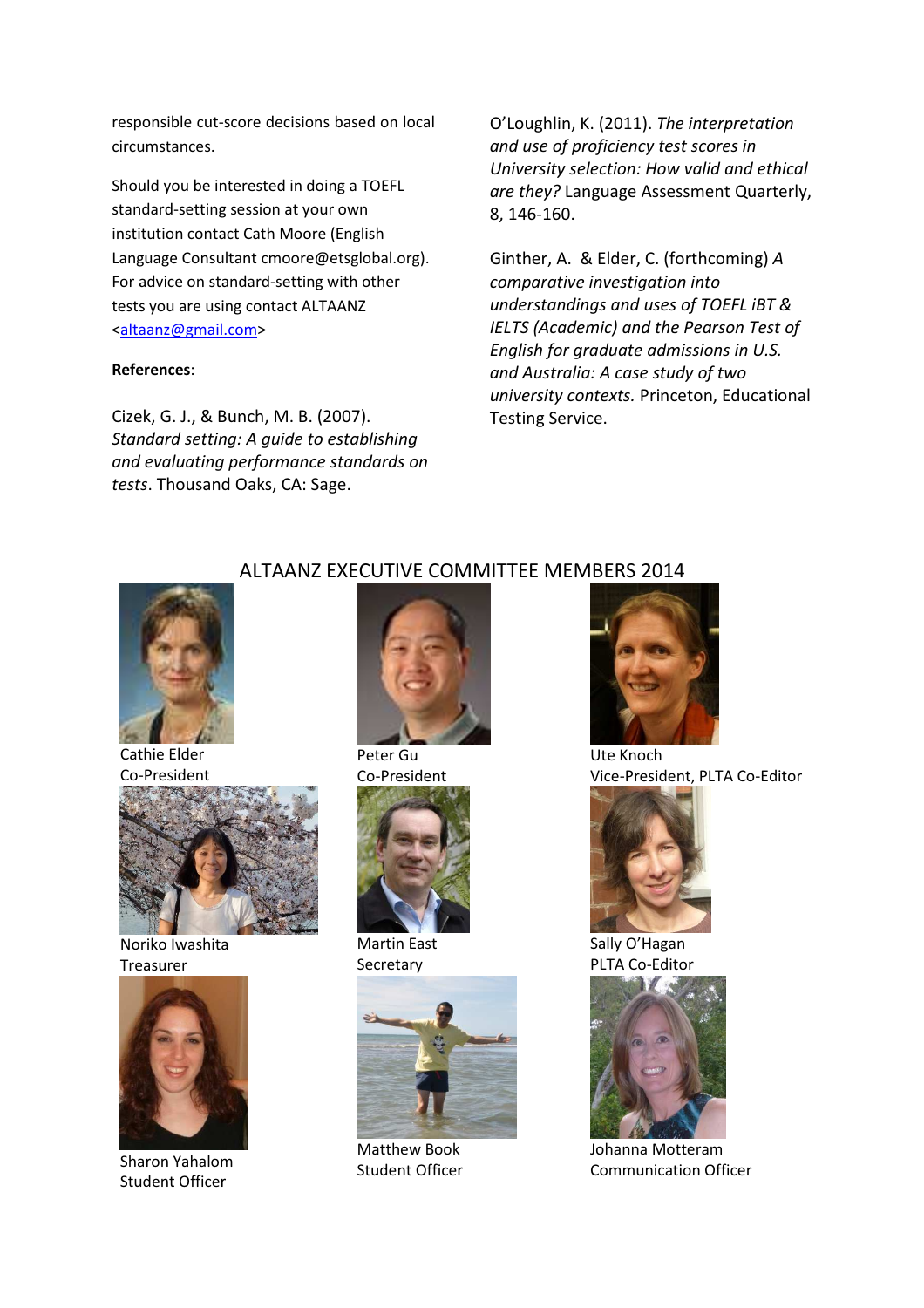## Up and Coming Language Testers: John Pill. Student Pages with Sharon Yahalom and Matthew Book.



John Pill recently completed a PhD in Applied Linguistics and is working at the Language Testing Research Centre at the University of Melbourne. He spoke to Sharon Yahalom about his PhD and plans for the future.

John's PhD thesis: John's thesis was one outcome of an ARC-funded study at the University of Melbourne which investigated what health professionals value in interaction between patients and health professionals as a way of reviewing and revalidating assessment criteria used on the Occupational English Test (OET). His thesis focused on what doctors, in particular, value about spoken

consultations between doctors and patients. The project team collected spoken and written data in which experienced doctors and clinical educators gave feedback to both nonnative- and native-speaking trainee doctors. John's aim was to develop an understanding of what is important to doctors in order to adapt or expand the criteria used to assess the OET speaking test. He found that language was certainly of importance but it wasn't the main aspect that the doctors were  $interested in – unsurprisingly, they$ focused on clinical skills and clinical knowledge and how these were realised in the consultation. An important insight from a language-testing perspective is how much of the work done in a consultation is achieved using language, which therefore indicates how fundamental language skills are to effective performance as a doctor. Based on the findings of the research, John was able to propose two new criteria for the OET Centre to consider which, rather than focusing on the individual test taker only, also involve how the interaction between health professional and patient develops and ways in which the practitioner uses language skills to engage and support the patient. Taking the interactional competence of OET test takers into account in this way expands the scope of